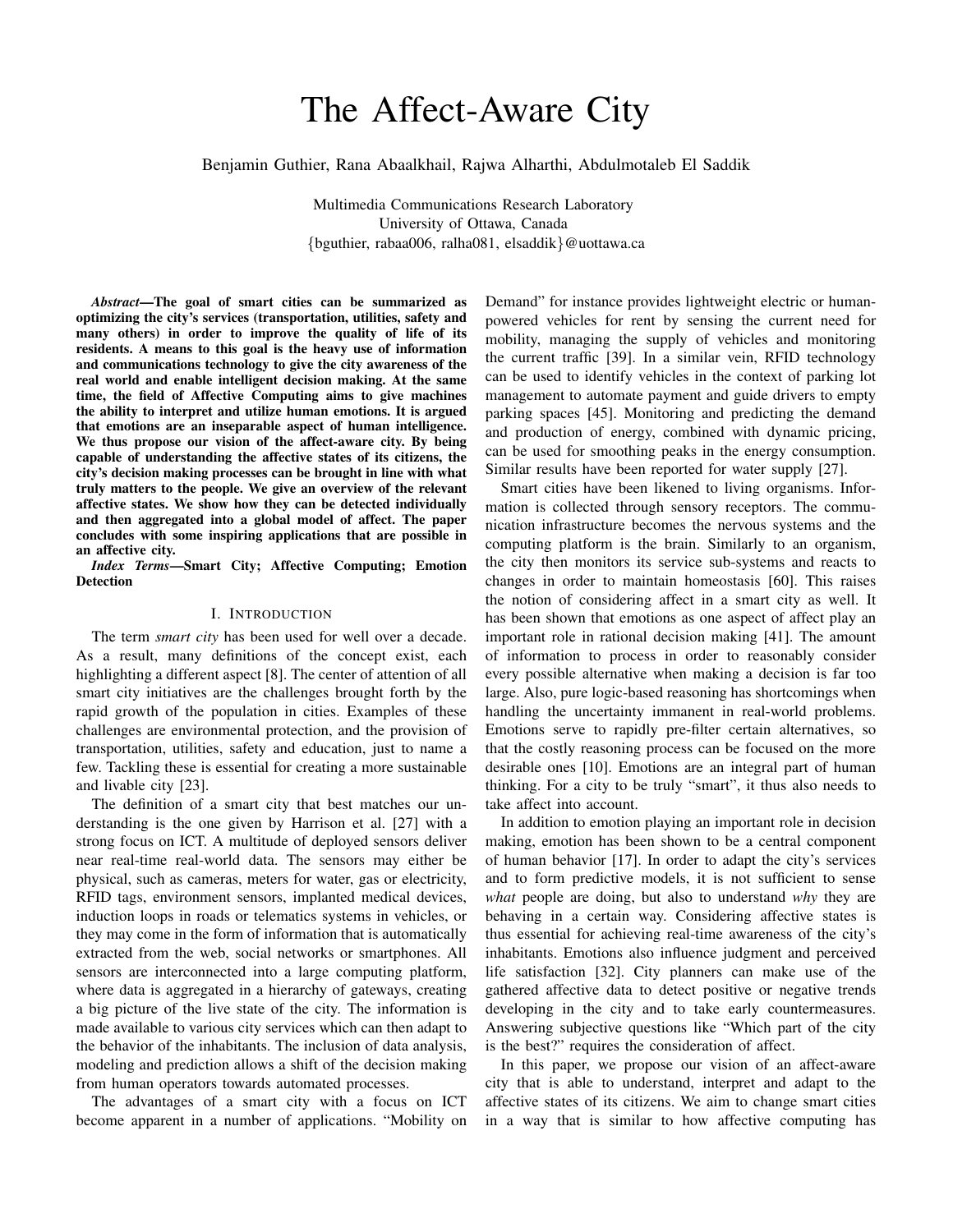

Fig. 1. Conceptual framework of the affect-aware city that is proposed in this paper. The affective states of the citizens are sensed from a variety of sources by extracting features and applying machine learning techniques. The affective data is then aggregated over time and space and integrated into a model of affect in the smart city that can be used in a number of applications.

changed human-computer interaction [49]. Figure 1 shows the conceptual framework of our affect-aware smart city. The paper begins by defining the relevant affective states and their interrelationships in Section II. Two major research challenges in the new field of affect-aware cities are the *detection* and *aggregation* of affective data in an urban scenario. It is to be expected that techniques to detect emotions that were developed in a lab setting are not directly applicable to a smart city context. In Section III, we discuss how the sensors and the communication infrastructure that are available in a smart city can be utilized to detect affect. The measurement of emotion is a highly individual process. Key aspects like appraisal and physiological response are very specific to a person [59]. Aggregating the heterogeneous affective data from different people in different places at different times into one consistent spatio-temporal model is thus another major challenge which we address in Section IV of this paper. In Section V, we describe a few example applications that will be made possible in an affect-aware city, in the hope that they will inspire research in this field. Section VI concludes the paper.

# II. AFFECTIVE STATES

There are a number of different, but related phenomena that influence people's behavior. The ones that are most relevant in an affect-aware city are: emotion, mood, personality and subjective well-being. Throughout this paper, we will refer to them simply as *affective states* for lack of a more

fitting hypernym. This section gives an introduction to these states and their interrelationships and reviews models for their representation. Figure 2 gives an overview of the concepts discussed here.

*Emotion* is a phenomenon that occurs when a human is exposed to a stimulus that triggers changes in the person's facial expression, gestures, voice, and physiology. A necessary requirement for an emotional episode to occur is appraisal, that is, the eliciting stimulus must be perceived as relevant to a person. The term *feeling* denotes the *subjective* experience of an emotion [56]. In the literature, emotions are represented in either the discrete or the dimensional model, and there is an ongoing controversy about the neurobiological justification of these models [26]. The discrete model represents emotions by words and categorizes them into groups based on their features. The most commonly used group is called *basic emotions*. It consists of emotions that can be found in many cultures: anger, disgust, fear, happiness, sadness, surprise [18], anticipation, trust, and joy. These basic emotions can be combined into more complex ones. For example, the two basic emotions of joy and trust can be combined into the complex emotion of love [51]. In the dimensional model, each emotion is expressed by a number for each dimension. This makes it a useful data format for representing emotions. An emotion is mapped to a point in a multidimensional space, where the number of dimensions varies depending on the model used. The circumplex model by Russell has the two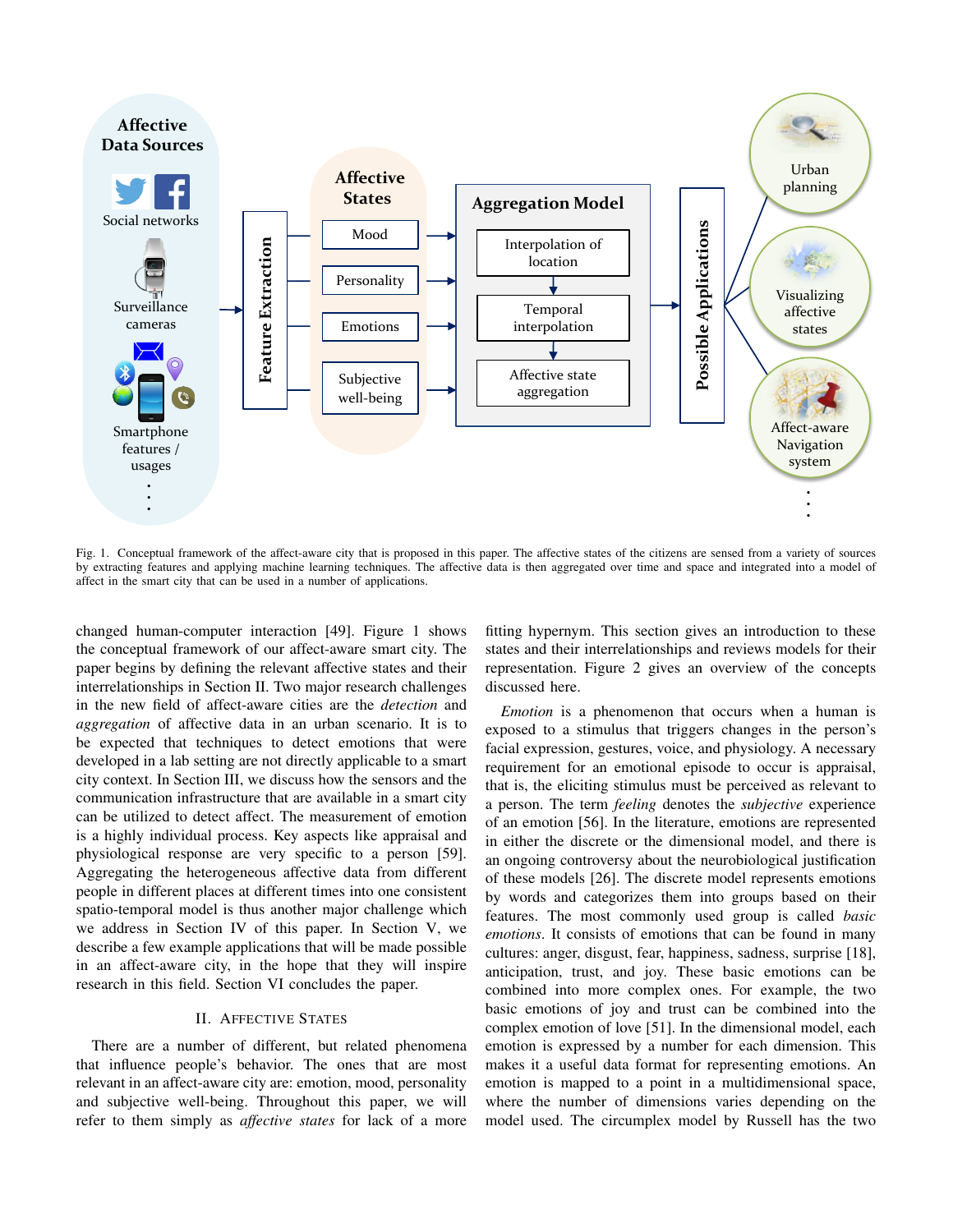

Fig. 2. Overview of the types of affect considered in our scenario and their computational representation. Emotion can be represented in the discrete and the dimensional model. The latter has the benefit that it can also be used to describe mood, and there exists a mapping to the Big Five model of personality.

dimensions *valence* and *arousal*. Valence is associated with the degree of pleasantness or unpleasantness of an emotion and corresponds well with the common intuition of good and bad emotions. It is also termed *pleasure* in some models. Arousal refers to the level of physiological change in the person, i.e., whether an emotion makes a person feel calm or excited [55]. A third dimension, *dominance*, has been added by Mehrabian. It expresses whether an emotion makes one feel in control of one's surrounding (e.g., anger, relaxation) or feeling controlled (bored, anxious, etc.) [38]. It has been proposed to use *unpredictability* as a fourth dimension to distinguish appraisals of novelty from appraisals of expectedness. However, its descriptiveness is lower than that of the other dimensions [20]. There also are recent works dedicated specifically to the representation of emotion in a computer. For example, many of the considerations regarding an emotion markup language proposed in [58] also apply to our affectaware city scenario – even though our requirements differ as will be outlined in Section IV.

*Mood* is an affective state that is very similar to emotion. Compared to emotion, mood has lower intensity, less impact on a person's behavior, but longer duration. While emotions are focused on a particular stimulus, moods are typically less specific to a reason [56]. Because of its similarity to emotion, the same dimensional models can be used to represent moods. This is convenient when working with them in an affective computing context [22].

*Personality* can be defined as a pattern of affect, behavior, cognition, and goals that is consistent over long timespans. It describes a person's predisposition to experience certain

emotions [53]. On the broadest level of abstraction, personality traits are described by five dimensions, the so-called "Big Five". Each of these dimensions is associated with a list of features: Extraversion (activity and confidence), Agreeableness (social adaptability and likability), Conscientiousness (competence and self-discipline), Neuroticism (emotionality, or the opposite of emotional stability), and Openness (intellectual interests) [29]. There exist various tests to measure these five personality traits. However, it must be noted that reducing a complex phenomenon such as personality to such a small number of traits is not without controversy [48]. Despite this criticism, it is a useful model to represent personality computationally. Its most useful feature for our scenario is the existence of a mapping between the PAD dimensions of emotion (pleasure, arousal, dominance) and the Big Five personality factors [37].

*Subjective well-being* refers to a person's judgment and evaluation of his/her life. The evaluation consists of emotional reactions, moods, and cognitive judgment of satisfaction. More colloquially, it is referred to as "happiness" [15]. It is a relevant type of affect here, because it constitutes an important optimization criterion for improving a city. Extraversion and neuroticism have been found to be highly correlated with positive and negative affect, respectively. This makes personality a good predictor of subjective well-being [15].

## III. SOURCES OF AFFECTIVE DATA

Urban planners in a smart city rely on the data obtained from deployed physical sensors to monitor the quality of the environmental parameters. However, this does not directly reflect how humans actually perceive their environment and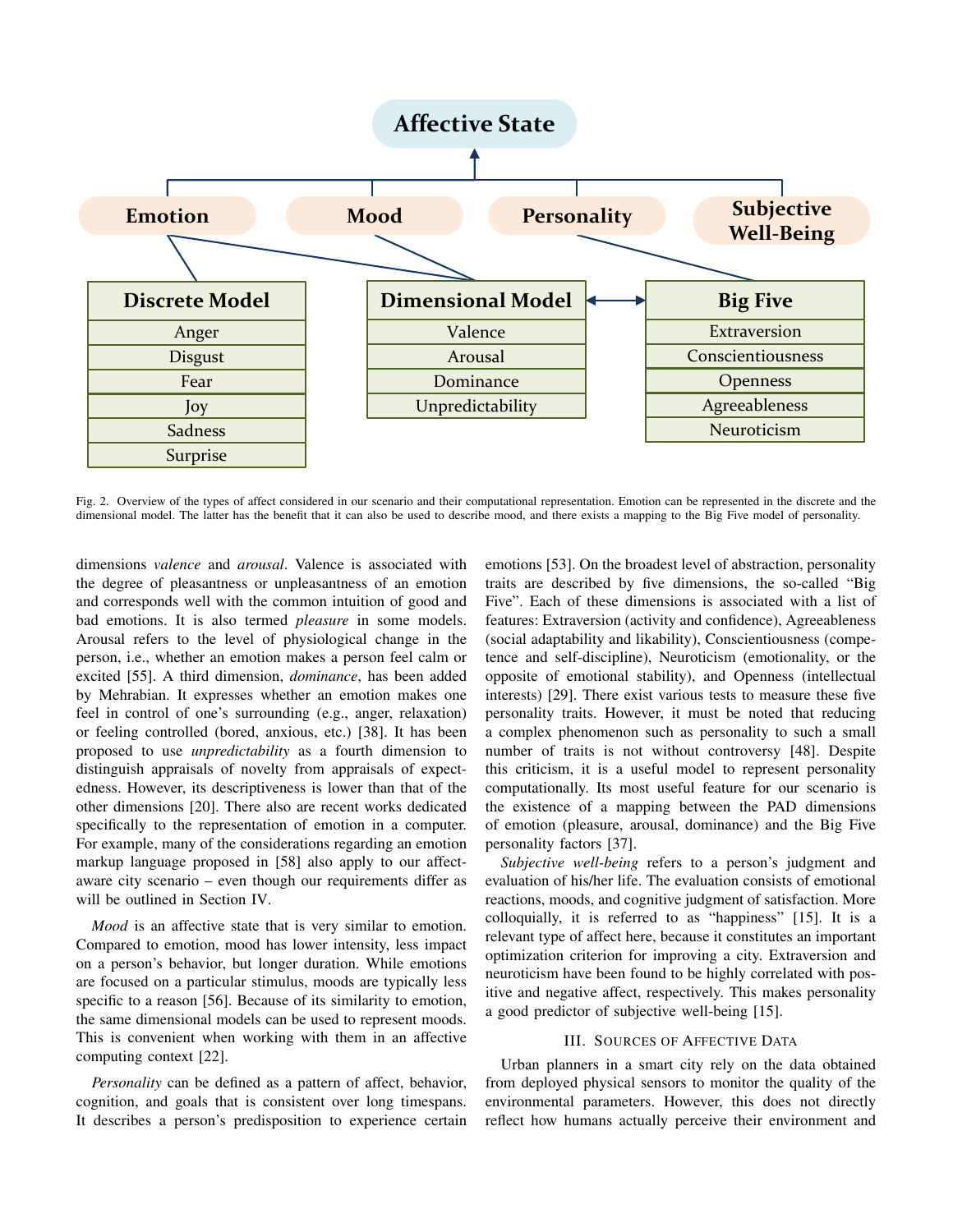the city's services. In this section, we illustrate how people's affective states can be obtained from different data sources that are available in a smart city. The focus lies on a detection in natural ways without requiring specialized equipment or particular participation.

One of the most easily accessible public data source that can be used in affect detection are social networks and blogs such as Facebook and Twitter. People use them to share their opinions and express their feelings [47]. It has been shown that users of social media are likely to post authentic and reliable information about themselves [36]. This makes such platforms very suitable for affect detection in an affect-aware city.

Approaches based on text analysis are suited for extracting moods and emotions from social networks. For instance, a linguistic characteristics analysis on the written posts made by individuals on their blogs can be used to infer negative and positive moods [33]. Applying this technique to Twitter update messages allows to reveal information about public moods and emotions [3]. Additionally, the Twitter "hashtags" can be harnessed to extract individual mood states categorized by valence and arousal [7] as well as emotional states categorized by basic emotion labels [40].

The Big Five personality traits can be effectively predicted by performing a feature-based analysis of the public data available in Twitter and Facebook profiles. In the case of Twitter, personality traits can be predicted based on the three publicly available counters "following", "followers" and "listed" [52]. Besides these three counters, the authors of [24] use additional information that people reveal in their twitter profiles, such as the number of mentions, replies, hashtags, links and words per tweet. Specific to Facebook, profile data including personal information, activities and preferences [24] as well as user interaction parameters such as the number of friends and wall posts [44] can be used to predict individual personality traits.

Mobile devices such as smartphones are ubiquitous, unobtrusive and have become an essential part in people's daily lives. They are thus another valuable tool for collecting affective data in the context of an affect-aware city [42]. Touch behaviors have been investigated as a way to recognize emotional states. They have been used successfully to determine the user's emotion dimensions valence and arousal [21], and to classify the user's emotional state into Ekman's six basic emotions plus a neutral label [30]. Furthermore, the human voice recorded by a mobile phone can reveal affective states such as emotion, mood, stress, and mental health [57].

Smartphone usage patterns also provide insight into many affective states. For example, there is a significant correlation between the Big Five personality traits and features derived from call logs, SMS, Bluetooth and application usage [12][6]. Usage patterns of SMS, email, phone calls, applications, web browsing and location can also be exploited to reveal and predict the valence and arousal dimensions of the user's mood [34]. It has been shown that subjective well-being can be inferred similarly [2].

Surveillance systems have become an integral part of the urban infrastructure. They are deployed for purposes of human identification and crowd behavior monitoring. In our affectaware city scenario, they can be used to non-intrusively collect affective data from facial expressions, sounds, dynamic body motion and gestures [62][5]. For example, human faces provide rich sources of affective information [61]. Also, gestures and body language have been used as means to infer affective states [11] [14]. Multi-modal approaches that combine facial expressions and gestures obtained from surveillance cameras achieve even better detection accuracies than single modalities alone [46].

#### IV. MODELING AFFECT IN A CITY

The sources described above allow the detection of the relevant types of affect. In order to make use of this gathered information, it needs to be aggregated into a uniform spatiotemporal model of affect in the city. The goal is to be able to make statements about quantities of affect that are present in certain regions of the city. This is an open research challenge. In this section will give an insight to the problems and propose directions for their solution. The two key areas – interpolating missing data of *individual* affect, and *aggregating* individual affect into an affective state of a region – are discussed in their respective sections.

#### *A. Individual Affect*

Most of the data sources described above measure affect for *one person* at one point in time or during a time interval. This data may be incomplete mainly for two reasons. The data may or may not include location information which is necessary to map affect to regions of the city. Also, the data samples may be sparse in time (e.g., infrequent posts to social networks). We propose solutions to each of these identified problems separately.

Mapping the detected affective state of a person to a region of the city requires information about the person's location. Depending on the source of the affective data, this information may not always be available. We therefore need mechanisms to fill in the missing location data. Interpolation and prediction of an individual's position is facilitated by a high regularity of movement patterns. For example, people spend the majority of their time in very few different locations (40% of the time in their top two locations). The choice of location additionally shows a high periodicity in multiples of 24 hours. Furthermore, the basic statistical properties of individual mobility patterns are nearly identical after scaling. Putting this together allows calculating the likelihood that a person is in any location at any given time [25].

The regularities of movement patterns and partial knowledge of the movement history is exploited in mobility management of mobile phone networks. In this context, the next location of a user must be predicted in order to pre-allocate resources at the next access point that a user will connect to for enabling a seamless handover [35]. The mobility patterns developed for mobile phone networks can also be used to predict a person's location in the affect-aware city scenario.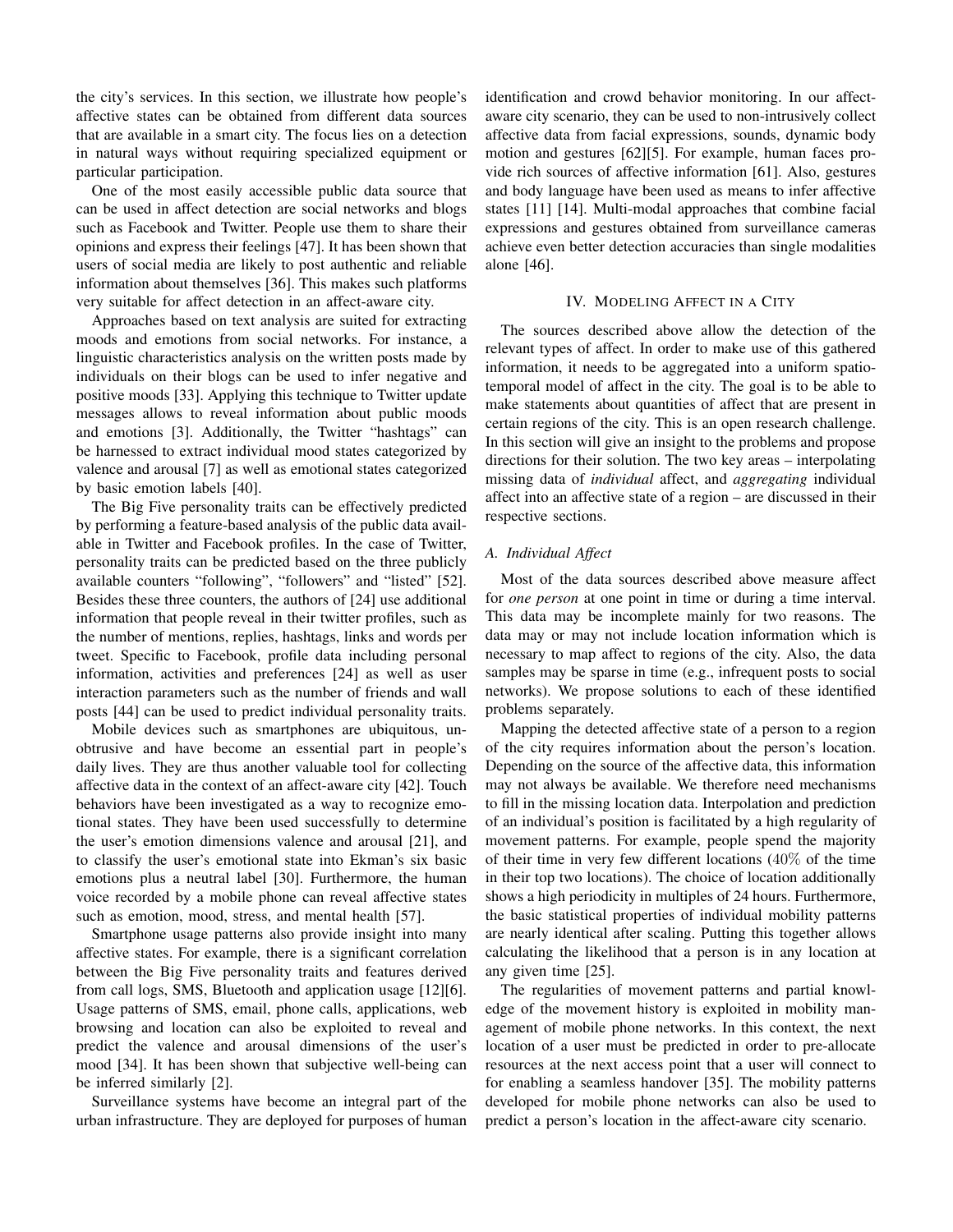Since many of the proposed sources of affective data rely on a person's interaction with social networks or their smartphone, the frequency of affect updates may be low. To get a more complete view of a person's affective state, the missing data needs to be interpolated. The possibility and necessity of interpolation strongly depends on the type of affect considered. For example, dispositional affect is stable over a two month period [64], and personality traits measured over intervals of 3 to 30 years have been shown to be highly correlated [9]. It is clear that no temporal interpolation is needed in this case.

Typical durations of emotional episodes are much shorter. 80% of the emotional episodes in a study were shorter than 30 minutes. Intermediate thoughts with a valence opposite to the emotion shorten its duration, while thoughts about the stimulus that have the same valence lead to a prolongation of the episode. Also, social sharing of the events increases the duration of the emotion [63]. These findings give a good indication for how long a detected emotion is valid before a person reverts back to a neutral emotional state. If emotions are detected from a social network, subsequent posts can be assumed to refresh or cancel the emotional state, depending on the valence of the message.

Mood change over time has been studied in the context of embodied conversational agents where the goal is to simulate mood change as plausibly as possible. If mood is represented as a point in the same dimensional space as emotion (e.g., pleasure, arousal, dominance), then an emotion can be thought of exerting a force that pushes or pulls the mood in a certain direction. In the absence of emotions, mood slowly converges towards a default mood point which can be derived from personality traits [22]. The pleasure dimension of mood can also be interpolated by using mood prediction. A history of a person's mood valence together with additional context information can be used to learn a prediction function that indicates the most likely mood state the person is in at a future time [65].

## *B. Aggregated Affect*

So far, we discussed the affective state of a single person. However, in an affect-aware city, we need to assign affective states to entire regions in order to make a dynamic map of affect. It is thus necessary to aggregate the individual affective data. Let us consider two simple examples to illustrate the challenges of aggregation: After a sports event, two busses full of happy and sad fans of the winning and the losing team respectively drive past each other. They are now in same region. However, the emotions of the fans obviously do not average. The result is not two busses full of emotionally neutral people, so assigning this label would not be accurate. This is not to say that emotions do not influence each other. As a second example, consider a fearful person who meets a group of confident friends. The fear that this person experiences will likely be reduced due to the reassuring effect of the group. The circumstances under which individual affective states influence each other need to be studied carefully in order to allow an accurate aggregation.

Psychology gives an insight to the qualitative mutual influence of the affective states of members of a group. This concept is called *contagion*. Generally it can be said that contagion is strongly tied to attention, i.e., the more attention is given to a person, the more the own affective state will change. The inverse direction also holds: if no attention is given to a person, no emotional contagion occurs [28]. Under the assumption that most people in a region dedicate little attention to others, it can be concluded that the affective state of a region must be represented as a mixture, rather than a single clean state as for an individual. The amount of contagion is proportional to attention, which in turn may be estimated from the connectedness of people in a social network. Connectedness may thus give a first approximation to how much individual emotions even out in a group.

There has been evidence that moods of negative valence have a bigger impact on the mood of a group than those with positive valence. Further, it has been hypothesized that emotion that is expressed with higher energy leads to more contagion [1]. In addition, the personality trait extroversion is positively correlated with improved transmission of emotions [4]. At this point, we assume that valence, arousal and extroversion can be measured for an individual. This data together with the findings above can then be used to quantitatively model emotional contagion. Application of the emotional contagion scale [16] can further improve the accuracy. It is a 15 item scale that measures susceptibility to the emotions of others. This model can predict how much a person feels an emotion of someone else. It has been found to be positively related to the personality trait of neuroticism. The measured neuroticism of a person may thus be used as a metric to define how much individual emotions mix.

#### *C. Taking it One Step Further*

As described earlier in this paper, a smart city may be equipped with a large number of sensors that are unsuitable for detecting affect directly. Conditions that may be measured include weather, light, noise level, traffic density, crowdedness or the amount of crime in an area. It is highly likely, however, that these quantities have an influence on people's affective states [13]. An open research objective is to find correlations between the measurable variables of a region and its aggregated affective state as detected from its inhabitants. A machine learning system could be trained on this data which would allow to predict the affective state directly from the sensed quantities. This approach is very similar to the detection of emotion in humans. Emotions cannot be measured directly. Instead, they are predicted from the physiological signals of a person (heart rate, skin conductance, etc.) [50]. The variables of the city constitute the city's "physiological signals" from which emotions could be predicted directly. This would conclude the transition from detecting individual affect to predicting the affect of the city as a whole. Such a prediction of how affect is formed could be used as a tool in optimizing the city's services and improving the decision making process.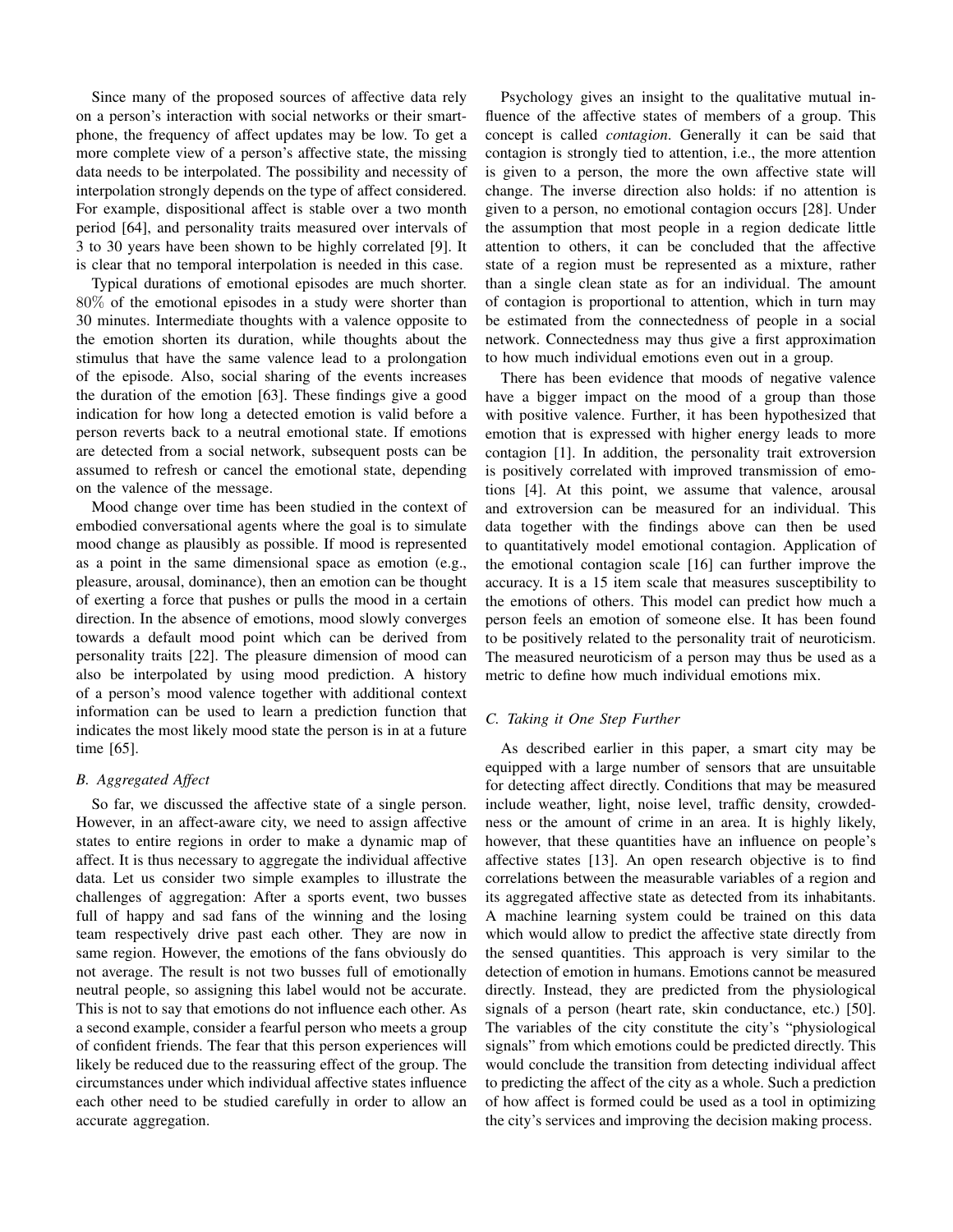#### V. APPLICATIONS

After discussing a computational representation of affect in a city in the section above, we propose potential applications that become possible in an affect-aware city. We hope that they will inspire research in this field.

Urban planning is the process of regulating land use to optimize aspects like resource consumption, transportation, and safety in the face of rapid urban growth. Negative trends in the city must be recognized as early as possible, and a large variety of sensors are available for this detection process [66][31]. If problems are identified quickly, early countermeasures can be taken. An awareness of the affective state in the city facilitates this detection of problems. The prevalent affect in an area serves as implicit feedback on its livability. A predominance of negative affect may be an indicator for undesirable conditions. Also, there are problems that are obvious to inhabitants, but are hard to measure with statistics and facts. Consider the following examples: Even without available crime records, people have a good intuition of the safety of a neighborhood. Similarly, the amount of visual degradation and littering is hard to measure, but can be judged subjectively without effort. The same density of traffic may not always be perceived as disturbing, depending on external conditions like expectedness, current stress level, time of the day or weather. In all these examples, affective states can be harnessed to understand how citizens truly perceive their environment. This subjective feeling may differ greatly from measurable statistics.

Affect-awareness also enables new forms of communication. Traditionally, the choice of partners for online group communication is either based on pre-existing relationships (e.g., friends, workplace, sports team) or based on similar interests or location (forums, chat groups, hashtags) [19]. The desire for indirect, semi-anonymous group communication is indicated by online services like Twitter where individuals can send messages to groups of likely interested users. In an affect-aware city, communication groups can be formed spontaneously, based not only on topic, but also on location and matching affective state. In many situations, there may be a desire to send messages to groups with a specific mindset: In order to start an interesting discussion about controversial projects or places in the city, communication partners with a strong and possibly opposite opinion may be preferred, whereas very personal and sensitive issues are best shared with those who feel the same. During an event that takes place close to a residential area, people may want to share their thoughts mostly with others with the same attitude towards it (e.g., participants enjoying the event, or upset residents). Furthermore, target groups can be based on emotions (e.g., relaxed, happy, sad) or based on their current desire to communicate. Using affective data for finding communication partners nearby is more specific than the traditional topicbased approach, because it also takes the participant's feelings towards the topic into account.

When using a navigation system, the fastest way to get

from A to B is not always the only criterion to optimize for. Other factors like the purpose of the trip, preferred locations or external conditions like weather and traffic may also play a role in choosing a suitable route [43]. This is especially true for pedestrians and bicyclists who are often willing to sacrifice time to seek an alternative route that provides more safety, comfort or room to explore [54]. This can be accomplished by designing a navigation system that also considers the affective state of both the person navigating and the area being navigated. There is a multitude of reasons why a pedestrian or bicyclist may choose to avoid areas with negative affect: Emotions like *fear* and *anger* indicate danger and should be avoided by travelers feeling *afraid*. *Stress* may be felt in areas of high traffic or crowdedness which are undesirable for bicyclists. The emotion *disgust* indicates places that are unsuitable for relaxation. Likewise, there are reasons to seek areas with positive affect: A detour through a relaxing area can be acceptable when someone is feeling stressed. The emotion *relaxed* may also be correlated with higher safety to ride a bicycle in an area. Furthermore, someone may want to seek locations with increased *surprise* when they are *curious* and in the mood to explore. Reasons to seek or avoid areas with a certain affective state are as manifold and personal as affect itself [59].

## VI. CONCLUSIONS

We proposed our vision of a smart city that is capable of interpreting and harnessing the affective states of its citizens. The detection of affect by a computer has received a tremendous amount of attention. As a result, many techniques exist, some of which can be used to sense affect unobtrusively in an urban scenario. We gave a few examples of applications that would benefit from the availability of affective data. A look at the literature on affective computing quickly reveals countless more applications that could be extended to a smart city context. To realize our vision, new methods of sensing affect in a smart city need to be found. This includes the repurposing of existing sensors in a creative way to derive affective states. It is also necessary to investigate more deeply how large quantities of a affective data, sensed from many individuals, can be made manageable in a computational framework. We believe that affect-aware cities are a field of research that deserves attention in the near future. It has applications in smart city initiatives and could be used as a tool in emotion research.

#### **REFERENCES**

- [1] S. G. Barsade. The ripple effect: Emotional contagion and its influence on group behavior. *Administrative Science Quart.*, 47(4):644–675, 2002.
- [2] A. Bogomolov et al. Happiness recognition from mobile phone data. In *Int. Conf. on Social Computing*, pages 790–795. IEEE, 2013.
- [3] J. Bollen, H. Mao, and A. Pepe. Modeling public mood and emotion: Twitter sentiment and socio-economic phenomena. In *ICWSM*, 2011.
- [4] R. Buck. *The communication of emotion*. Guilford Press NY, 1984.
- [5] J. Bullington. 'affective' computing and emotion recognition systems: the future of biometric surveillance? In *Proc. of the 2nd conf. on Information security curriculum development*, pages 95–99. ACM, 2005.
- [6] J. Chittaranjan, G.and Blom and D. Gatica-Perez. Who's who with bigfive: Analyzing and classifying personality traits with smartphones. In *15th Int. Symposium on Wearable Computers*, pages 29–36. IEEE, 2011.